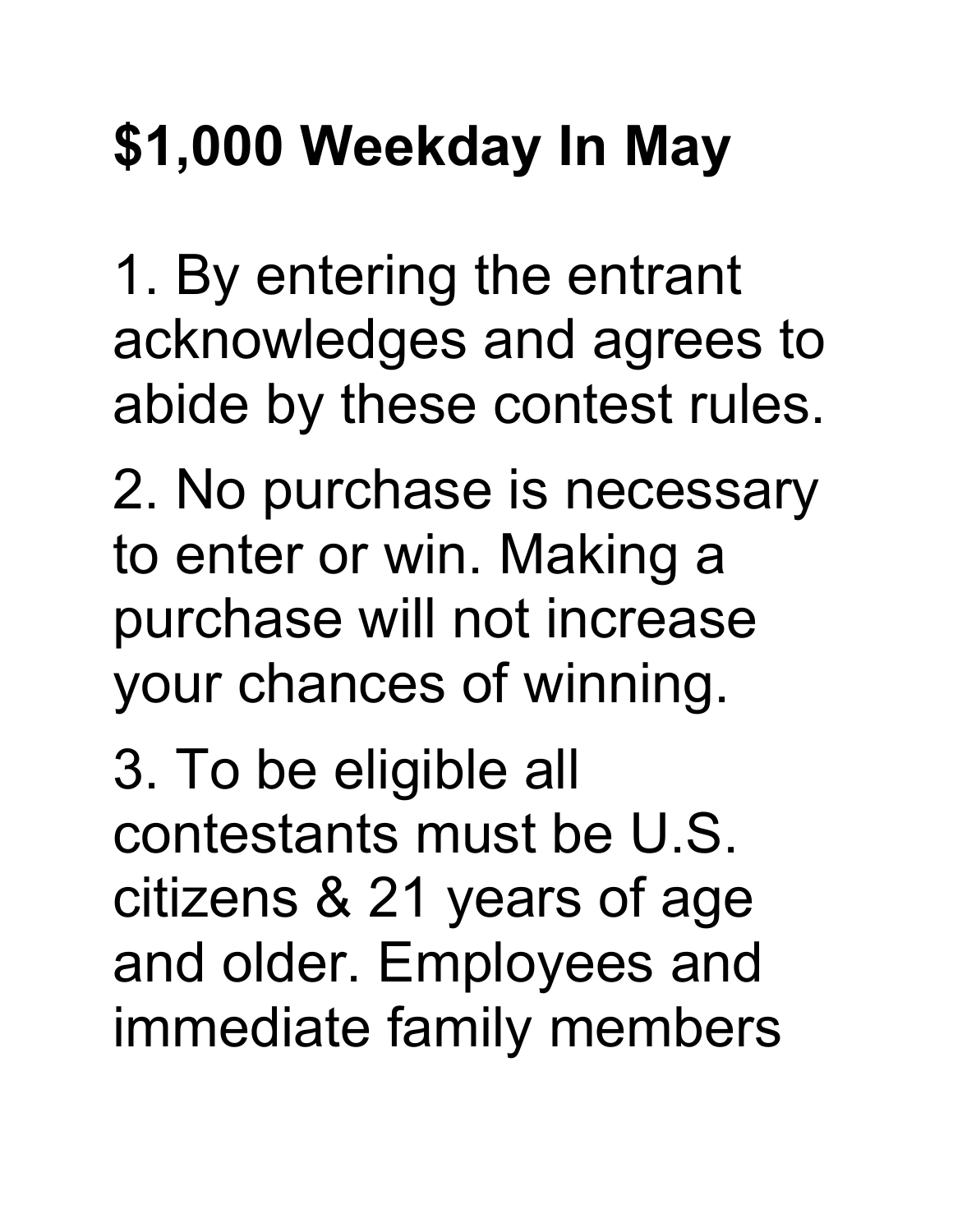of WVRC Media are not eligible.

4. Contestants may enter one time, weekdays, during the contest period of May 2 thru May 31.

5. Contestants may win the \$1,000 weekday prize one time during the contest period of May 2 thru May 31. There will be one winner per weekday.

6. All contestants agree to allow the radio station and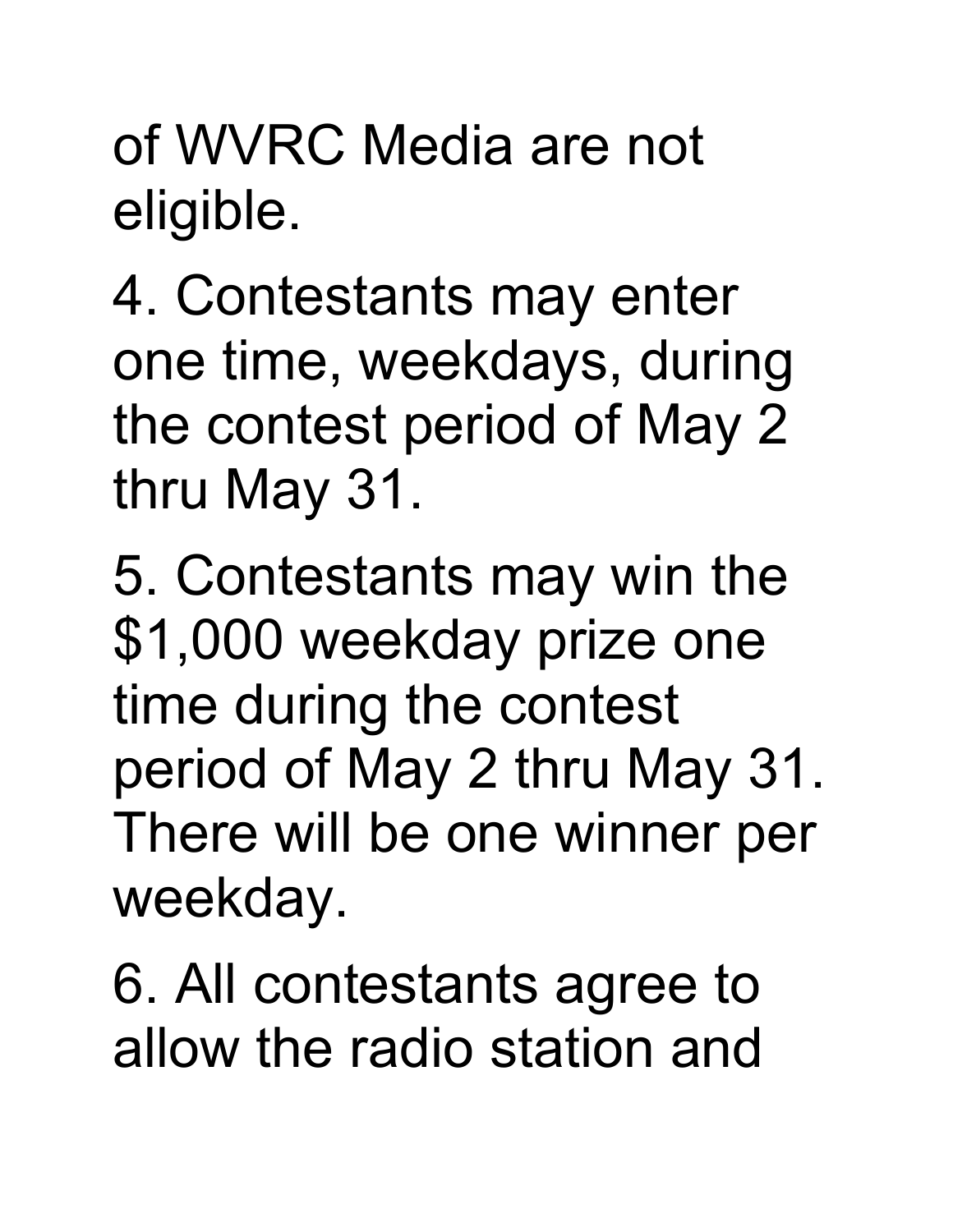the sponsor to use their voice and likeness in pictures or video for promotional materials in conjunction with the contest.

7. Participating stations are WKWS-Charleston region, WKKW-Morgantown, Clarksburg,Fairmont region, WVMD-FM Cumberland Region, WJLS-FM Beckley/ Raleigh region, WDNE-FM Elkins, and WICL - Martinsburg region.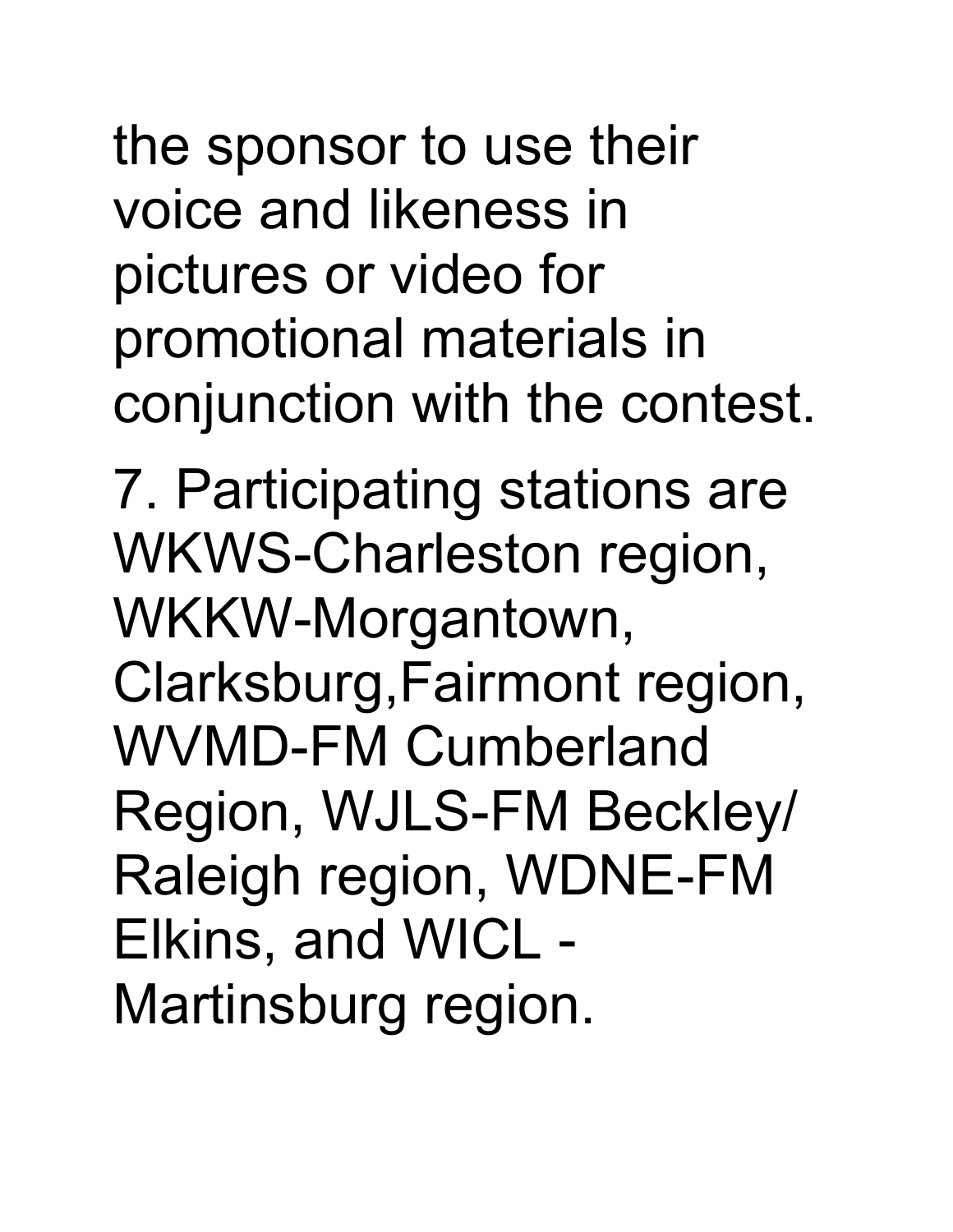8. Any federal, state, and local fees associated with winning the prize are the sole responsibility of the winner.

9. These contest rules shall be interpreted in accordance with West Virginia law.

10. Any attempt by an entrant to tamper with the proper administration of the contest will disqualify the applicant.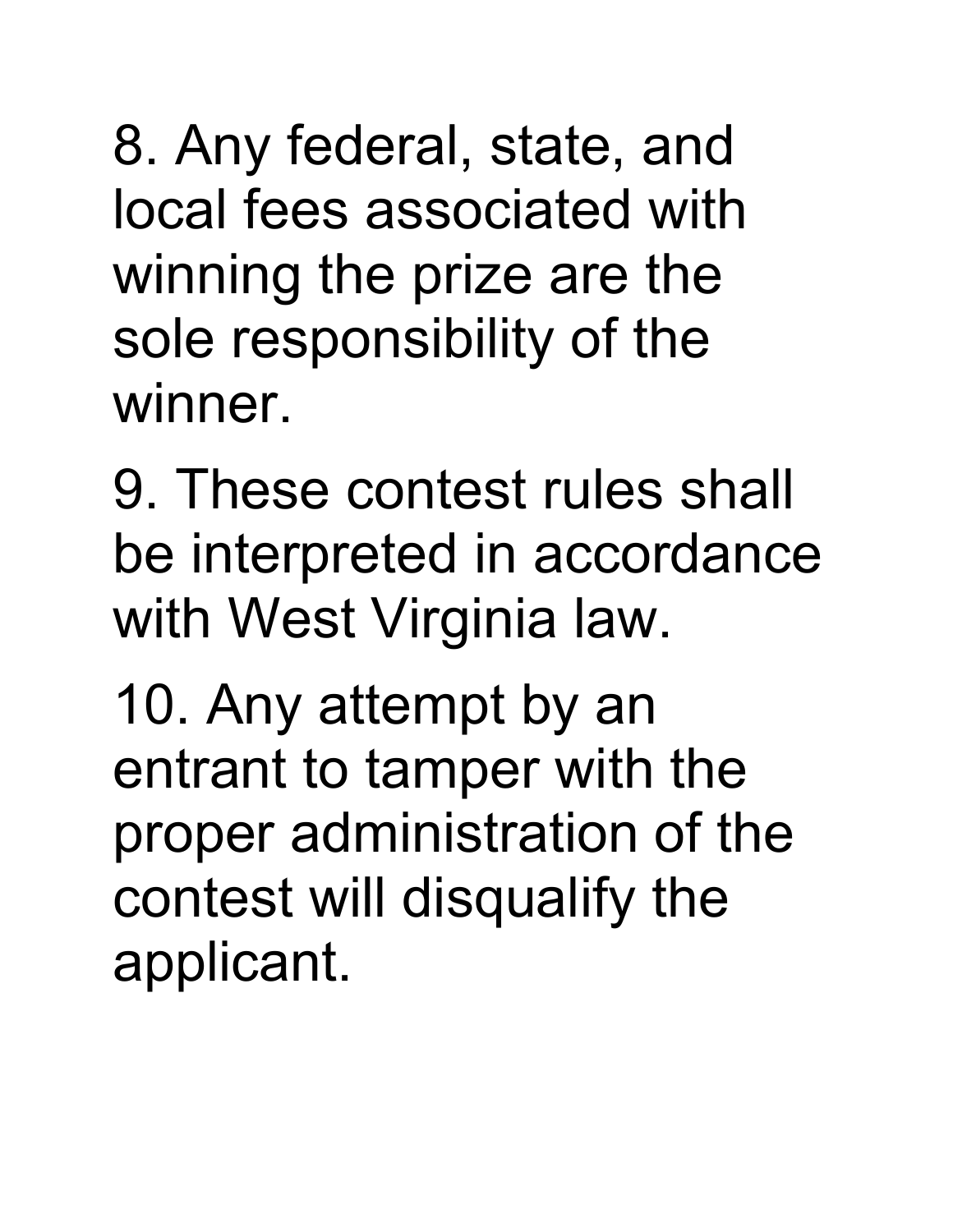11. Void where prohibited. All federal, state and local rules apply.

12. Stations reserve the right to change or alter the rules of this contest at any time.

## **Contest Execution**

1. Every weekday in November, stations will announce the one-thousand dollar "Song of the Day" and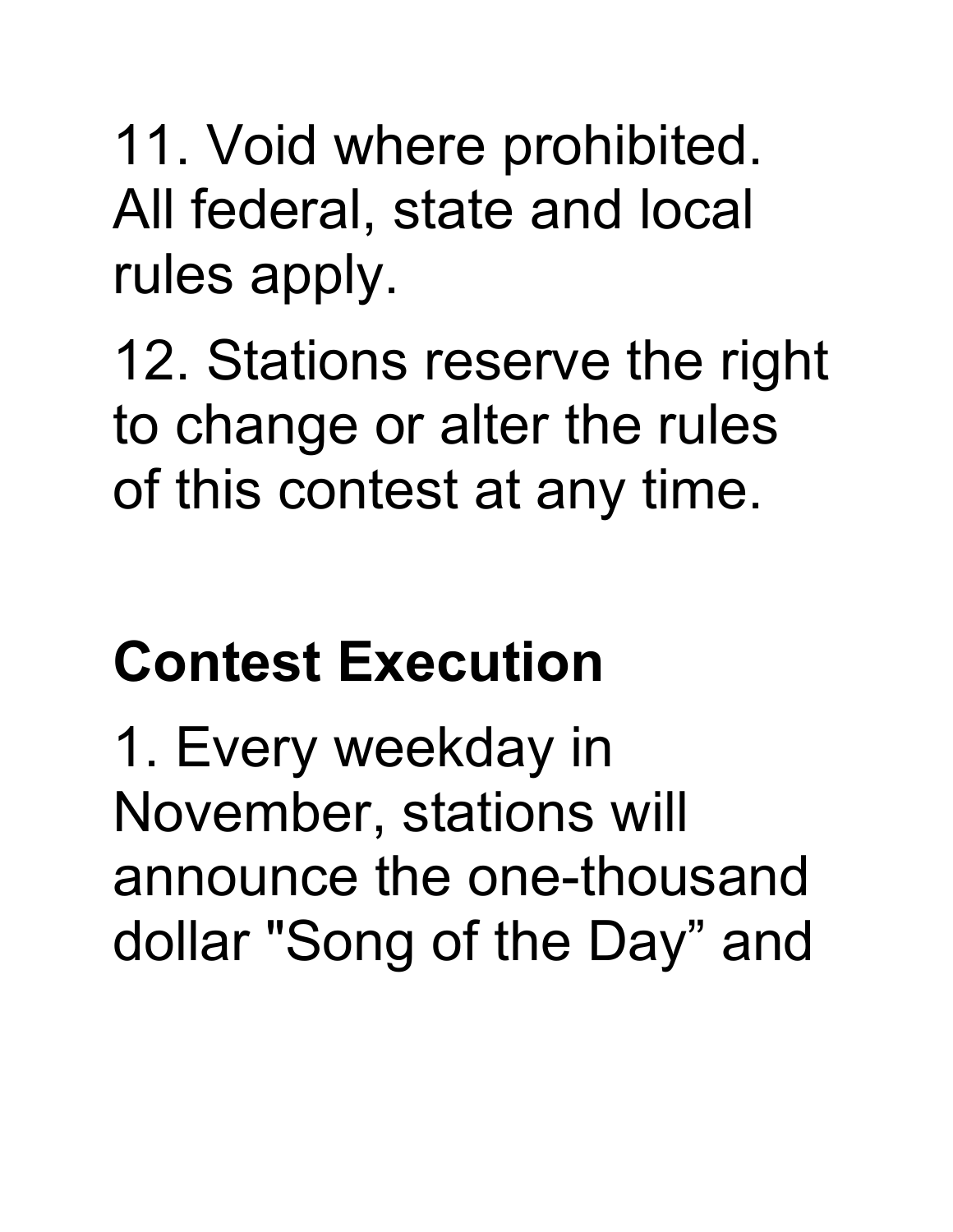keyword three times between 6 a.m. and 9 a.m. The winning song will only play between 9 a.m. and 5 p.m. Monday thru Friday. If the song plays outside the designated play times it is not the one thousand dollar song of the day and no prize will be issued.

2. The contest sponsor or participating radio station may offer special clues that could narrow the time frame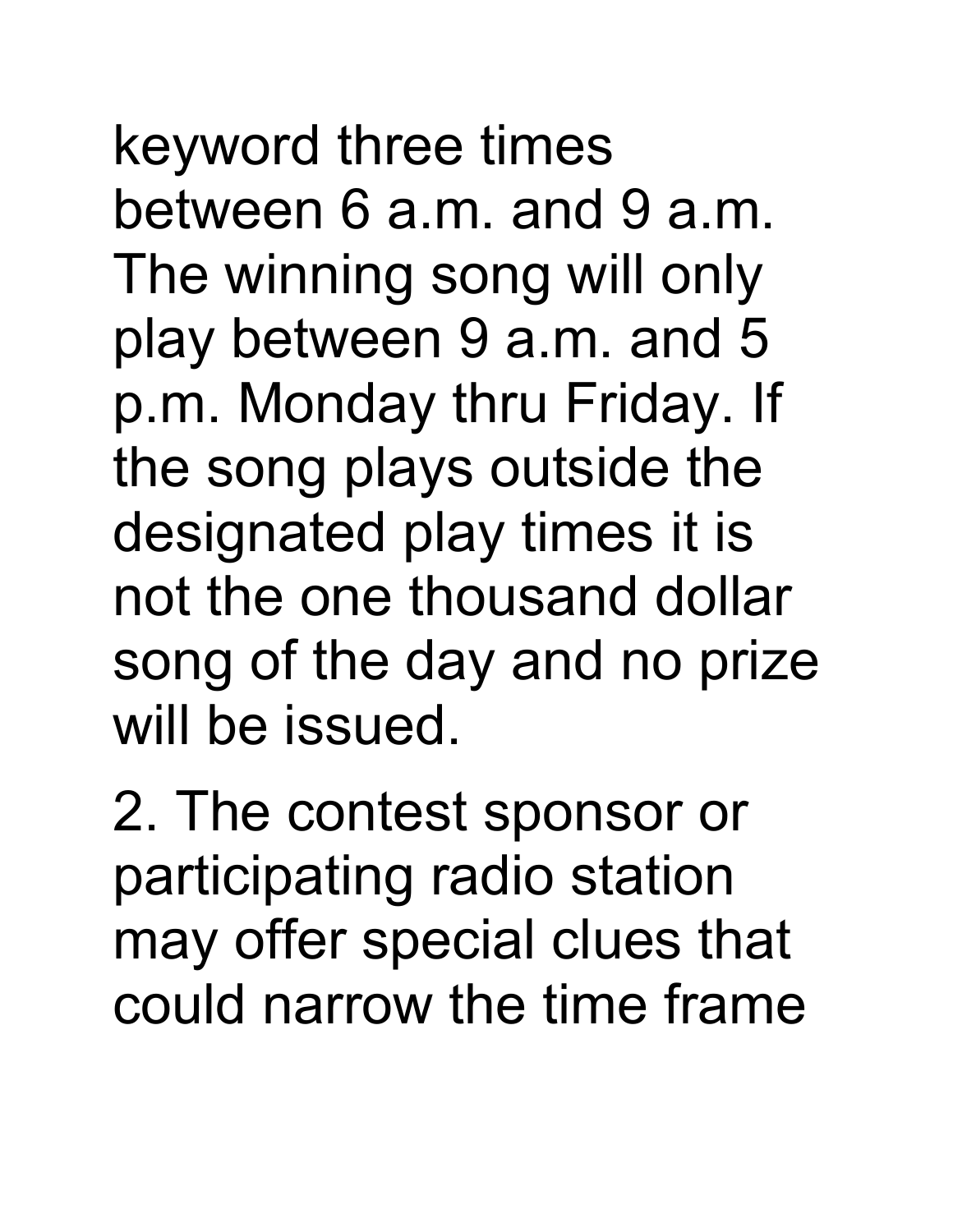in which the song will be played. Instructions for receiving these clues will be announced on the stations and websites.

3. All contestants will have a 10 minute window from the time the song starts to text their entry to [Daily Key Word] at 35651, message and data rates may apply. The keyword will change each day.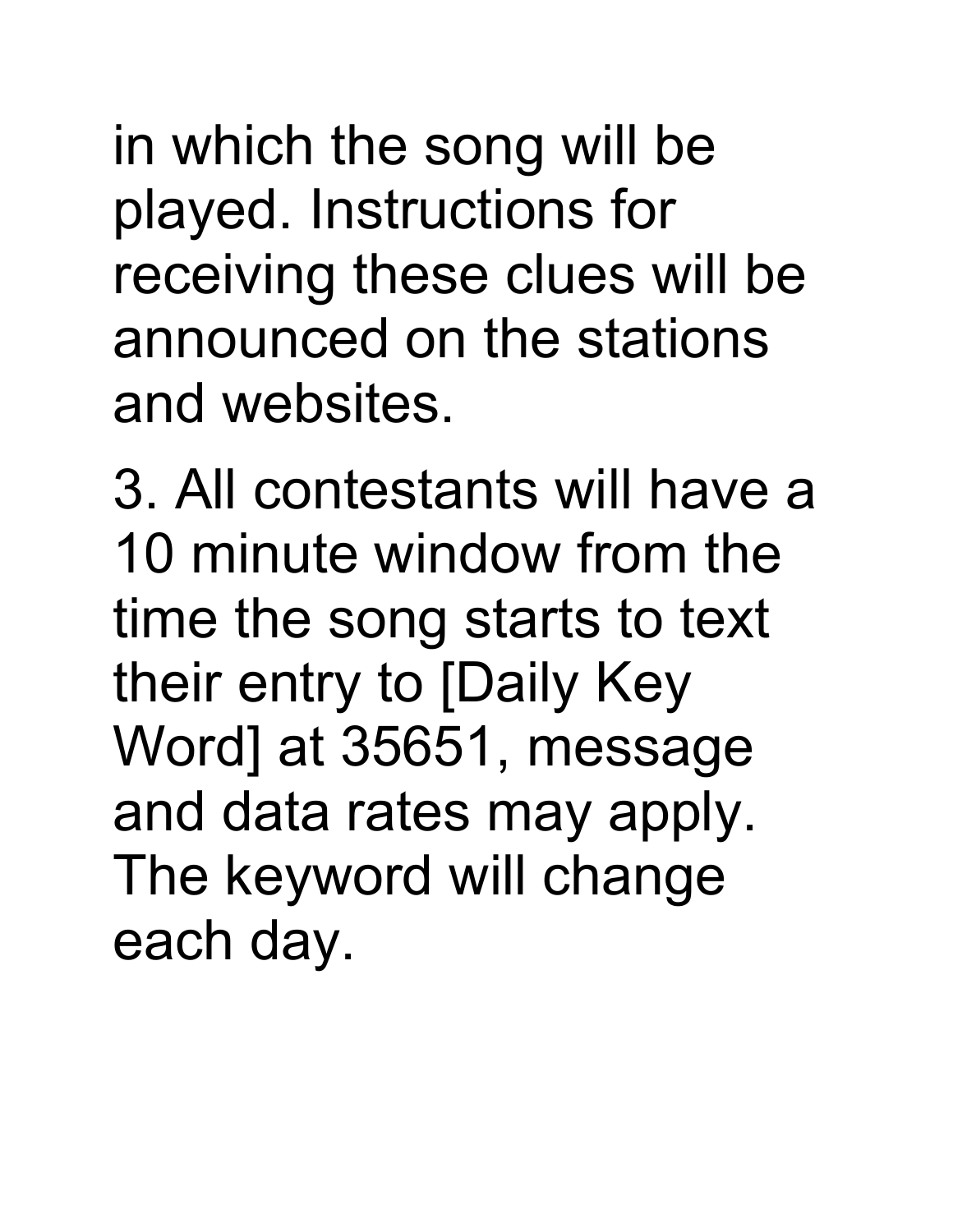4. Contestants will receive a return text message acknowledging their entry. Contestants must answer their phone in order to win. If the station is attempting to call a contestant and the phone is not answered or goes to voice mail, that contestant will be disqualified and another daily winner will be chosen. The daily winner will be called within 30 minutes of the conclusion of the song.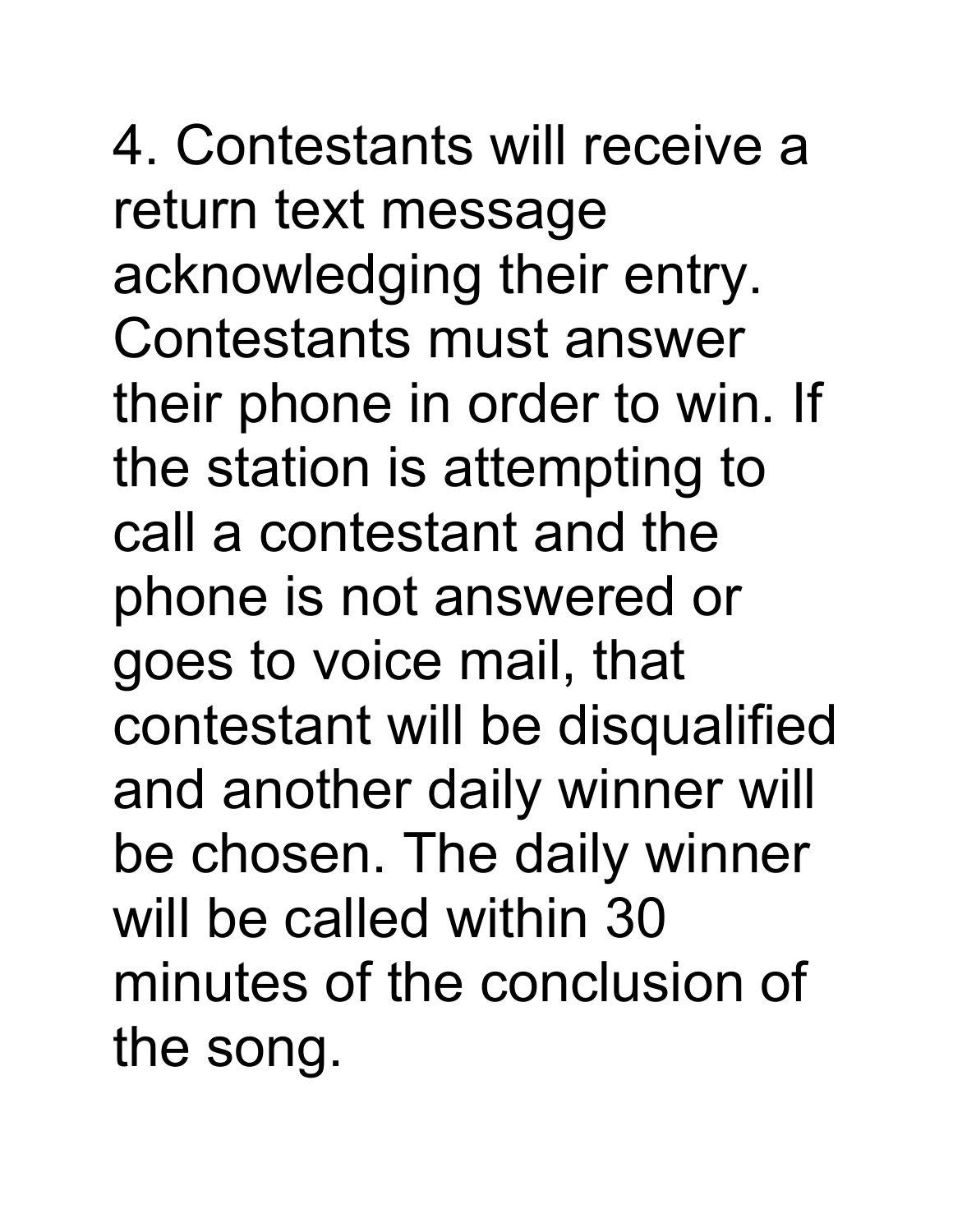Once the daily winner is certified eligible according to the contest rules, the winning name will be announced on the stations.

5. Winners agree to the winning phone call being recorded and agree that the recording can be used for promotional purposes over the air and on websites and social media sites of the radio stations and the contest sponsors.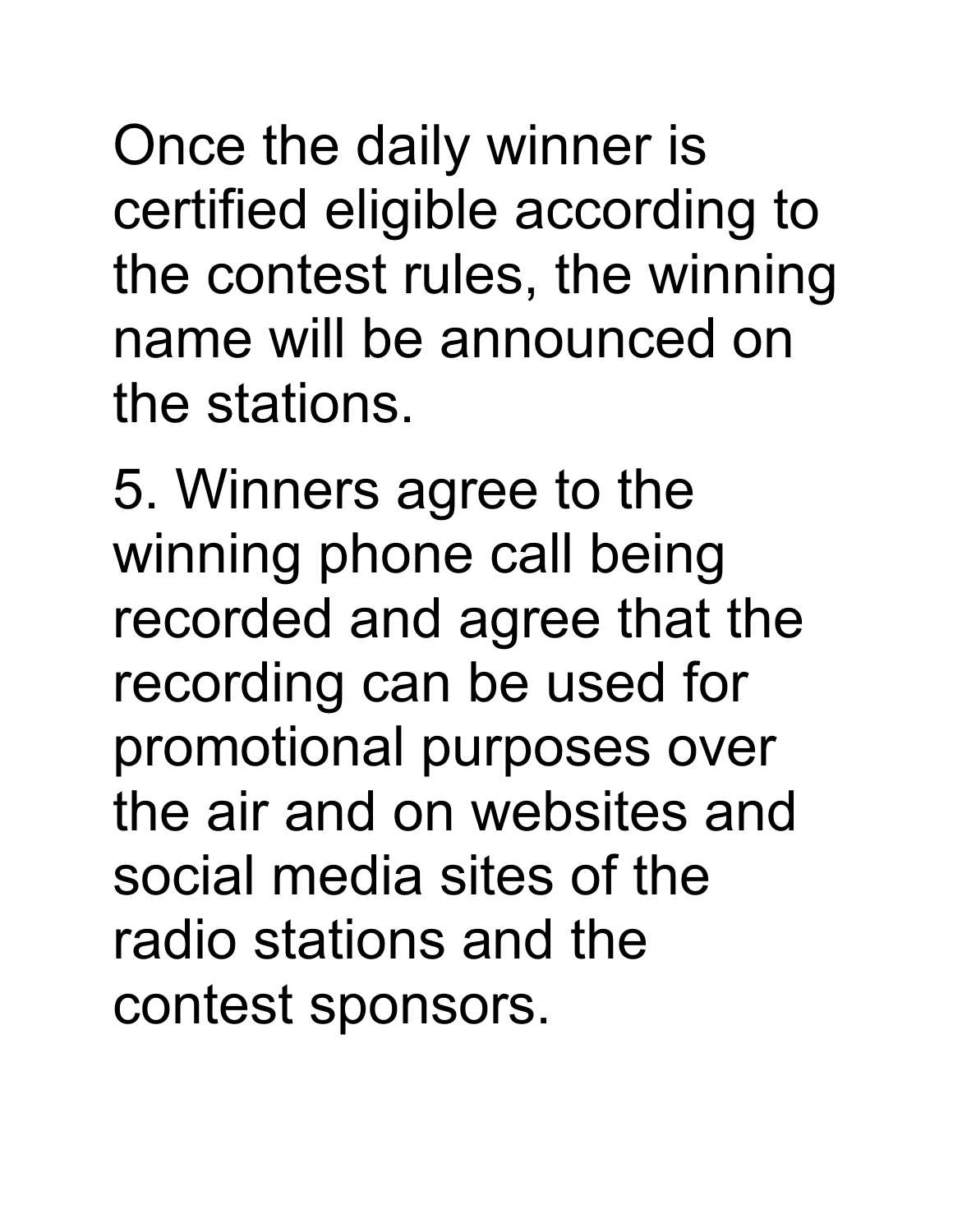6. Stations are not responsible for problems associated with radio transmission, cellular or wireless phone transmission, phone lines or satellite transmissions. This includes, but is not limited to: telephone disconnects, cellular interference, dropped calls, or technical or atmospheric conditions that disrupt a text message, phone call or the radio signal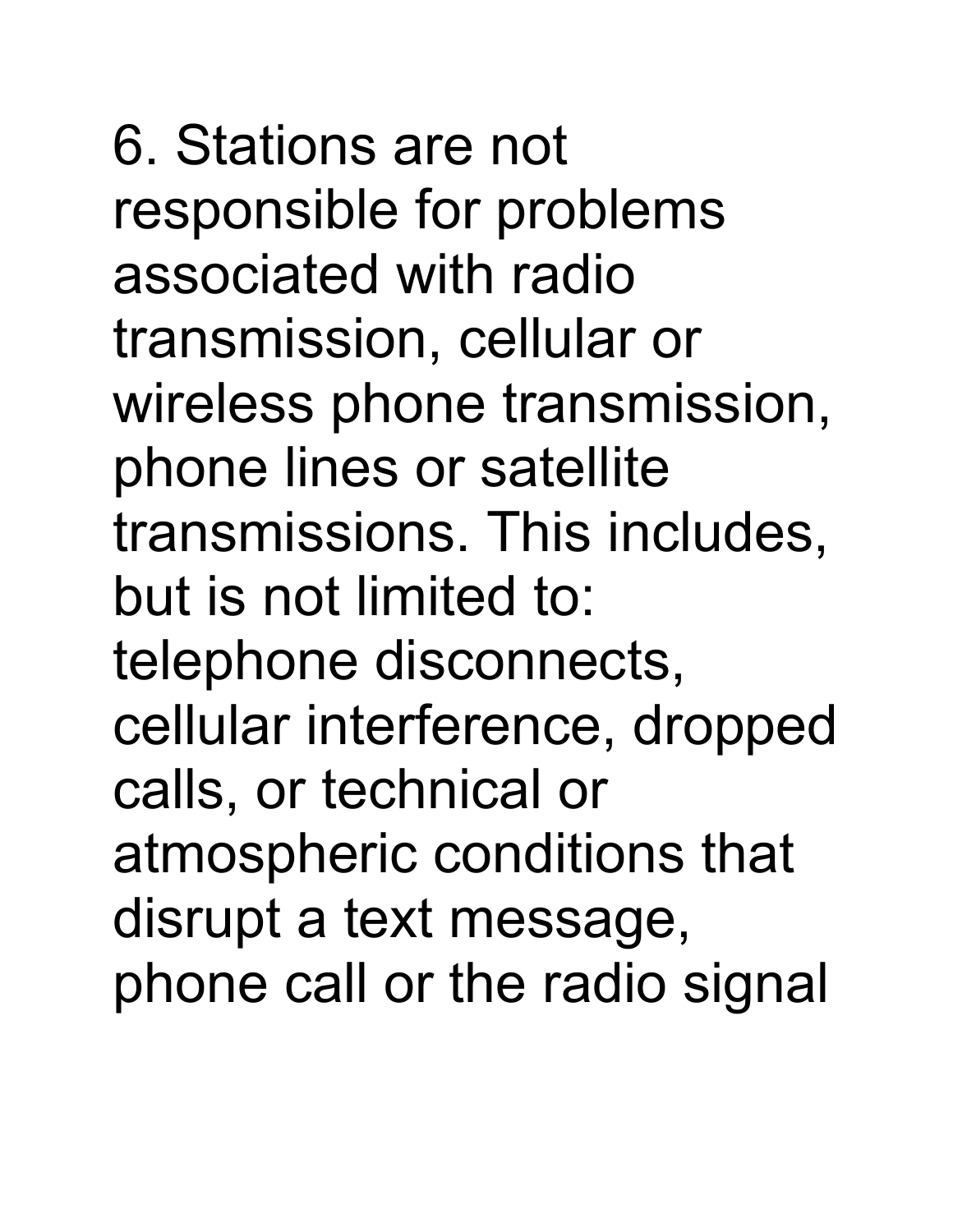or internet stream of the radio signal.

7. The winning prize will be delivered to the radio station within four weeks of the winning date. Checks may be picked up between 9am and 5pm Monday thru Friday. A valid state issued ID will be required in order to pick up the check. The check must be picked up by the winner.